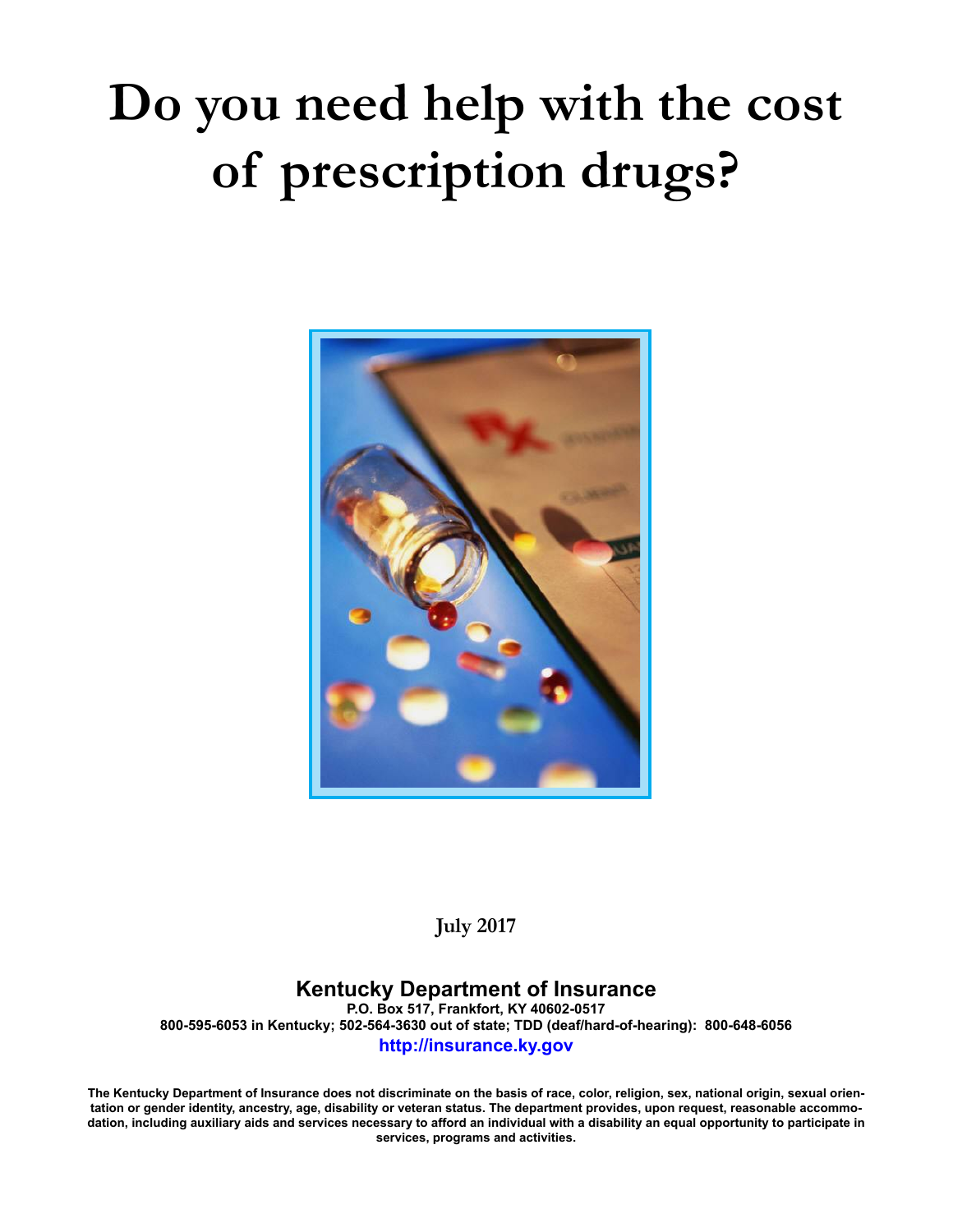# **WHEN YOU NEED HELP WITH THE COST OF PRESCRIPTION DRUGS**

Anyone who has prescriptions filled regularly is aware that drug prices have been steadily rising. If you do not have any type of coverage for prescription drug expenses, what can you do to cut the cost of the medicines you need?

- $\sqrt{\phantom{a}}$  Apply to drug company assistance programs for low-income patients.
- $\sqrt{\phantom{a}}$  Get a discount card for seniors or the disabled from a drug manufacturing company.
- $\sqrt{\phantom{a}}$  Use mail order prescription services to experience savings.
- $\sqrt{\phantom{a}}$  Seek cheaper drug alternatives and comparison shop pharmacies.
- $\sqrt{\phantom{a}}$  Check out assistance programs offered by organizations dedicated to helping those with specific conditions or diseases.
- $\sqrt{\phantom{a}}$  Get prescribed medicines for veterans through the Veterans Affairs (VA) Pharmacy.

## Drug company assistance programs

Patient assistance programs, offered voluntarily by drug companies, are designed to provide prescription drugs to people who might otherwise not have access to them. The programs offer a company's products free or at a reduced price to applicants with low incomes and no drug coverage. Most companies consider these programs to be short-term, last-resort options for people unable to afford its products. If you are considering applying for a drug company assistance program, you should keep in mind that:

- Most programs have maximum income limits, usually based on federal poverty guidelines.
- Patients who have any drug coverage or are entitled to drug benefits from a public program are usually not eligible for company assistance programs. However, some programs will accept applicants with insurance who have exhausted their drug coverage.
- The majority of the drug company programs require a physician to apply on behalf of the patient. A few programs allow patients to apply on their own or through a social worker or patient advocate.
- Applications for participation usually require information about the applicant's income, drug coverage, and health care provider. While some programs rely on the provider to verify information, others require supporting documentation.
- Most patient assistance programs distribute drugs to approved patients through their health care providers. A few send the drug directly to the patient or give the patient a card or voucher to obtain the drug from a pharmacy.
- Although refills are usually available to patients who have been approved for participa-



tion, most programs require patients to reapply. A few programs enroll patients for a fixed amount of time and require reapplication when that time has elapsed.

For those with Internet access, even more resources are available. Some sites offer multiple search options and allow application forms to be downloaded or completed online.

## Discount mail order prescription services

Another possible option to reduce the cost of your medicines is to use a discount mail order prescription service. These services can be especially beneficial for those who take the same drug over long periods for chronic conditions. Orders can be placed by mail, fax, calling toll free, or online. A prescription must be on file for each medication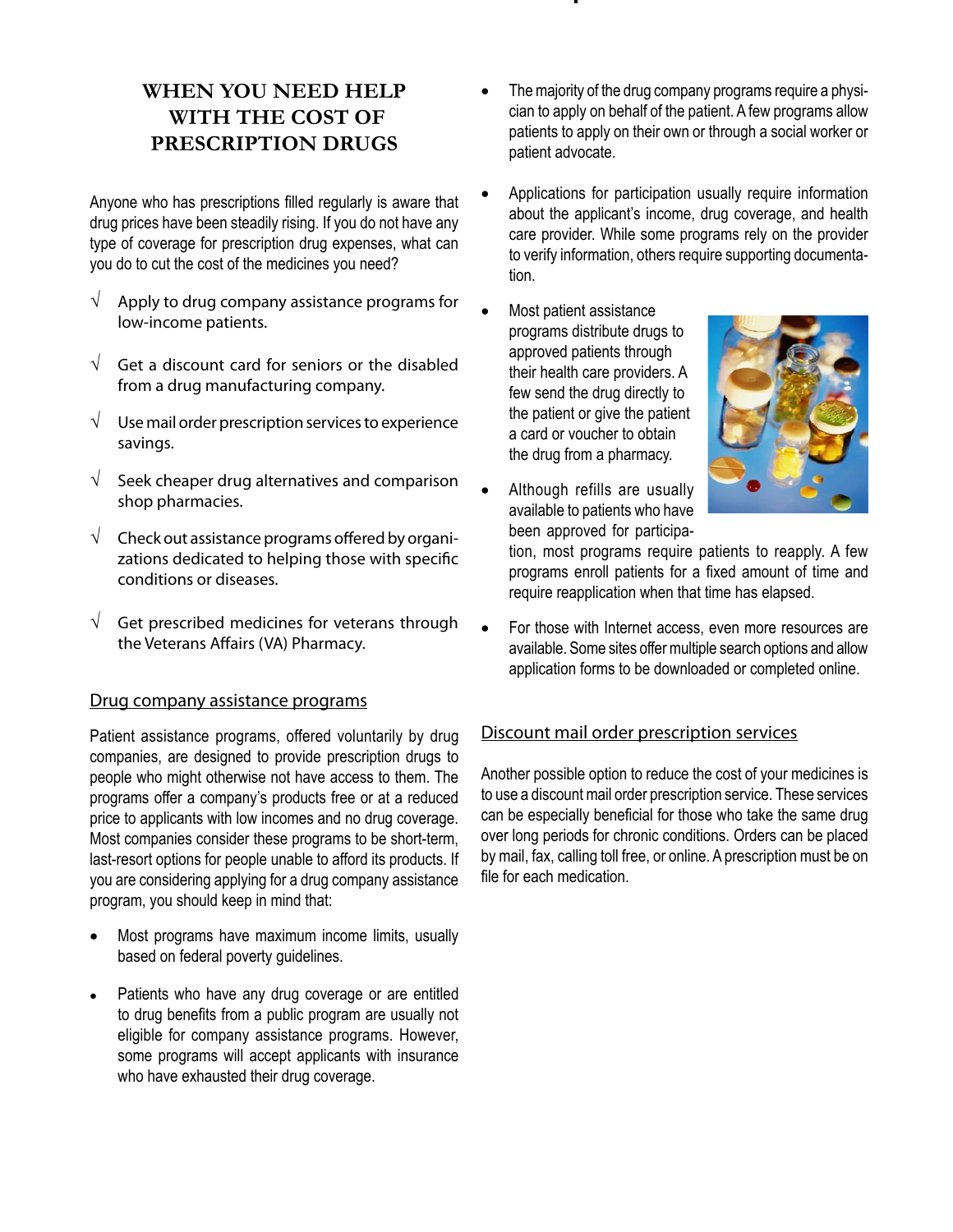Most of the services accept a prescription by mail or fax, or by a call from your doctor on a toll-free line. Services also will phone your doctor to verify a prescription for which you place an order. When a prescription is filled and sent to you, the company will usually indicate a date after which a refill will be available. The directory Free & Low Cost Prescription Drugs from the Cost Containment Research Institute provides the names of several discount mail order medication services along with details on how to contact them.

As a common sense precaution, remember to carefully check each shipment received to be sure the medication and the dosage are correct. Mail order services offer a variety of shipping options. You can usually choose from regular mail, UPS ground, Priority Mail, or airborne overnight. Before deciding to use any discount mail order prescription service, determine how charges for handling and shipping will affect your actual savings.

# Alternative medicines and comparison shopping



There are some steps you can take on your own to help reduce prescription drug costs. You might first ask your doctor to check the cost of a drug prescribed for you and see if there is a cheaper alternative. There may be instances when a less expensive brand or a generic might work just as well. If your doctor writes a prescription for a brand-name drug your pharmacist

must fill it as written, so ask your doctor to be cost conscious when prescribing your medications. You also might ask to have the prescription written for a 90-day supply, if possible. In many cases purchasing a larger quantity can result in additional savings. When you have a prescription for the right medication at the best price, your next cost-saving step is to take the time to comparison shop. Calling four to six pharmacies can often find a significant cost difference. Before you call, have the name of the drug, the pill count and the strength. Putting in a little extra time and effort can help you to reduce the price you have to pay for your prescription medications.

# Assistance programs for specific conditions or diseases

Organizations dedicated to helping individuals with specific conditions or diseases may be able to help you obtain prescribed medications you cannot afford. Your doctor or treatment center may have contact information on an organization or support group for your particular illness. The best source of information may be the Internet. Entering the name of your condition and doing a search should result in a listing of groups and organizations. Each group's website describes the services offered and contact information. Links to related organizations are often included.

# VA Pharmacy through the Medical Benefits Package

Veterans may be eligible to obtain prescription drugs, including over-the-counter drugs and medical and surgical supplies, through the Medical Benefits Package. The medicines must be prescribed by a VA or VA-contracted physician. If the prescription is not on the VA formulary of approved medications, it must receive special approval to be covered. Prescriptions will be dispensed by VA Pharmacies either directly to veterans or mailed upon request. There may be a \$7 copayment for each 30-day or less supply of each medication. For additional information call 877-222-VETS (8387) or go the the VA's website at http://www.va.gov/elig.



# TriCare Senior Pharmacy

TriCare offers assistance with prescription drugs to military retirees age 65 and over. For more information call 877-DOD-MEDS (877-363-6337) or go to https://www.tricare.mil/Costs/ PrescriptionCosts.